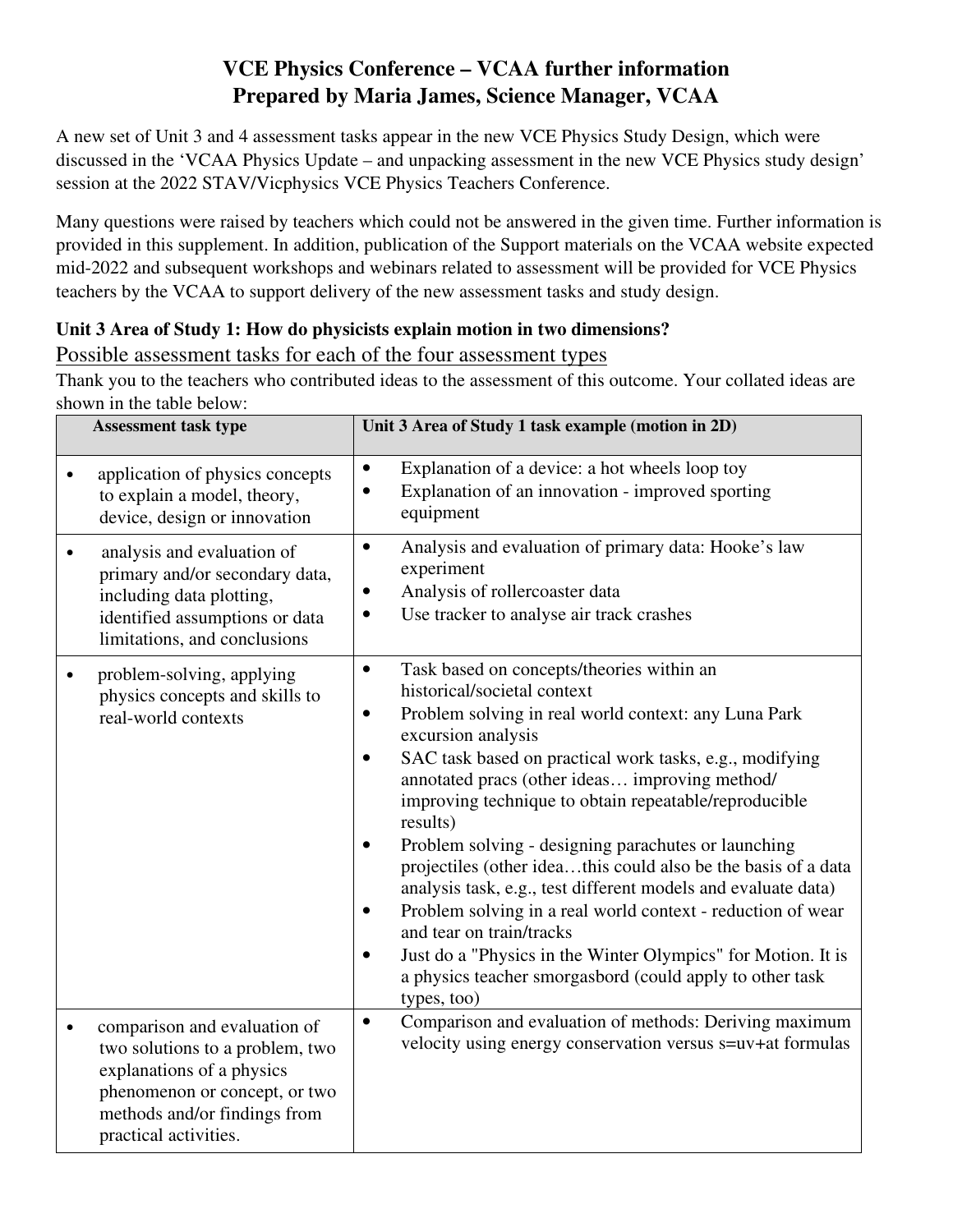The purpose of this activity in the session was to illustrate that the assessment tasks have been developed so that each task type can be used to assess each outcome. Other ideas provided by teachers in the webinar related to other areas of study were: Analysis and evaluation (Unit 3 AoS2 - relationship between Force and current in a current balance from the fields zone); Problem solving (Unit 4 AoS1 - mass spectrometer? Bending electrons?)

Teachers should note that not all of an outcome needs to be assessed through School-assessed Coursework. Teachers may choose any structure to create assessment tasks, including MCQs, short-answer responses, extended responses, essays, multimedia formats, oral presentations etc.

### **Indicative grades, statistical moderation and School-assessed Coursework**

Important information about all VCE administrative advice is available in the VCE and VCAL Administrative Handbook at: https://www.vcaa.vic.edu.au/Documents/handbook/2022/AdminHandbook2022.pdf

Teachers are also advised to listen to the VCAA videos that explain statistical moderation at: https://www.vcaa.vic.edu.au/assessment/vce-assessment/how-vce-assess/howpages/Pages/StatisticalModerationVideos.aspx

**Question 1:** Do SAC tasks need to predict examination performance?

# **Answer 1**: No

SAC tasks could be used to predict examination performance in the situation that SAC tasks mirror the external examination. The purpose of including SAC tasks in a student's assessment program is to assess a broad range of skills that are important in Physics, including those that cannot be easily examined externally. SAC tasks also provide an important opportunity for students to receive formative feedback about their progress; schools should have processes in place for providing feedback to students about their SAC tasks.

SAC tasks are moderated against the examination to ensure fairness of assessment across schools offering the VCE. The videos on the VCAA provide useful information about the need for moderation, given that schools set their own set of assessment tasks to rank their own cohort of students. The level of difficulty of SAC tasks therefore varies across schools. Included in the Handbook is the following information about statistical moderation:

Statistical moderation realigns the level and spread of each school's assessments of its students in a particular study to match the level and spread of the same students' scores on a common external score. As the external score is based on examinations done by all students across Victoria, it is a common standard against which school assessments can be compared.

Further information about SAC tasks can be found in the Handbook in Section 8: School-based Assessment.

# **Question 2**: How can indicative grades be determined by teachers?

**Answer 2**: Teachers need to submit indicative examination grades to the VCAA. Pages 95-96 of the Administrative Handbook provide information about Indicative Grades, their purpose, and their application. Your school's VCE coordinator and VASS administrators should also provide further support.

This section of the Handbook provides advice about strategies for determining indicative grades, and includes (but is not limited to) the following approaches:

- setting practice examinations, which must be held at a time that allows entry of the indicative grade on VASS by the due date
- ranking the students by performance in School-based Assessment and then applying an appropriate grade
- basing the grade on prior knowledge of the relative ability of the student in the study.